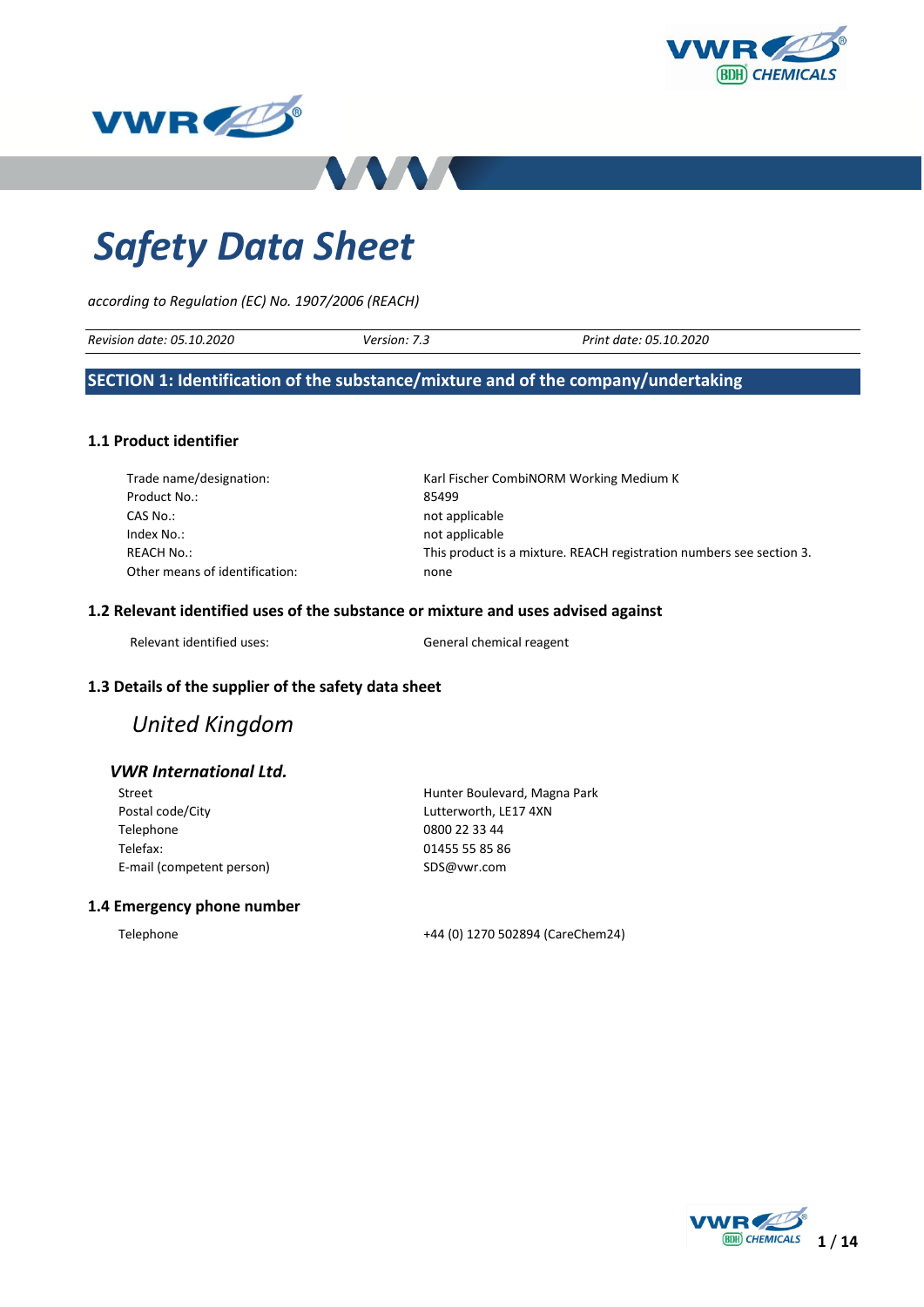





# **SECTION 2: Hazard identification**

### **2.1 Classification of the substance or mixture**

### **2.1.1 Classification according to Regulation (EC) No 1272/2008 [CLP]**

| Hazard classes and hazard categories                           | <b>Hazard statements</b> |
|----------------------------------------------------------------|--------------------------|
| Acute toxicity, category 1, dermal                             | H310                     |
| Acute toxicity, category 2, oral and inhalation                | H300+H330                |
| Skin irritation, category 2                                    | H315                     |
| Eye irritation, category 2                                     | H319                     |
| Carcinogenicity, category 2                                    | H351                     |
| Reproductive toxicity, category 1B                             | H360Df                   |
| Specific target organ toxicity (repeated exposure), category 1 | H372                     |

### **2.2 Label elements**

### **2.2.1 Labelling according to Regulation (EC) No. 1272/2008 [CLP]**

**Hazard pictograms**



**Signal word:** Danger

| <b>Hazard statements</b> |                                                                 |
|--------------------------|-----------------------------------------------------------------|
| H310                     | Fatal in contact with skin.                                     |
| H300+H330                | Fatal if swallowed or if inhaled.                               |
| H315                     | Causes skin irritation.                                         |
| H319                     | Causes serious eye irritation.                                  |
| H351                     | Suspected of causing cancer.                                    |
| H360Df                   | May damage the unborn child. Suspected of damaging fertility.   |
| H372                     | Causes damage to organs through prolonged or repeated exposure. |

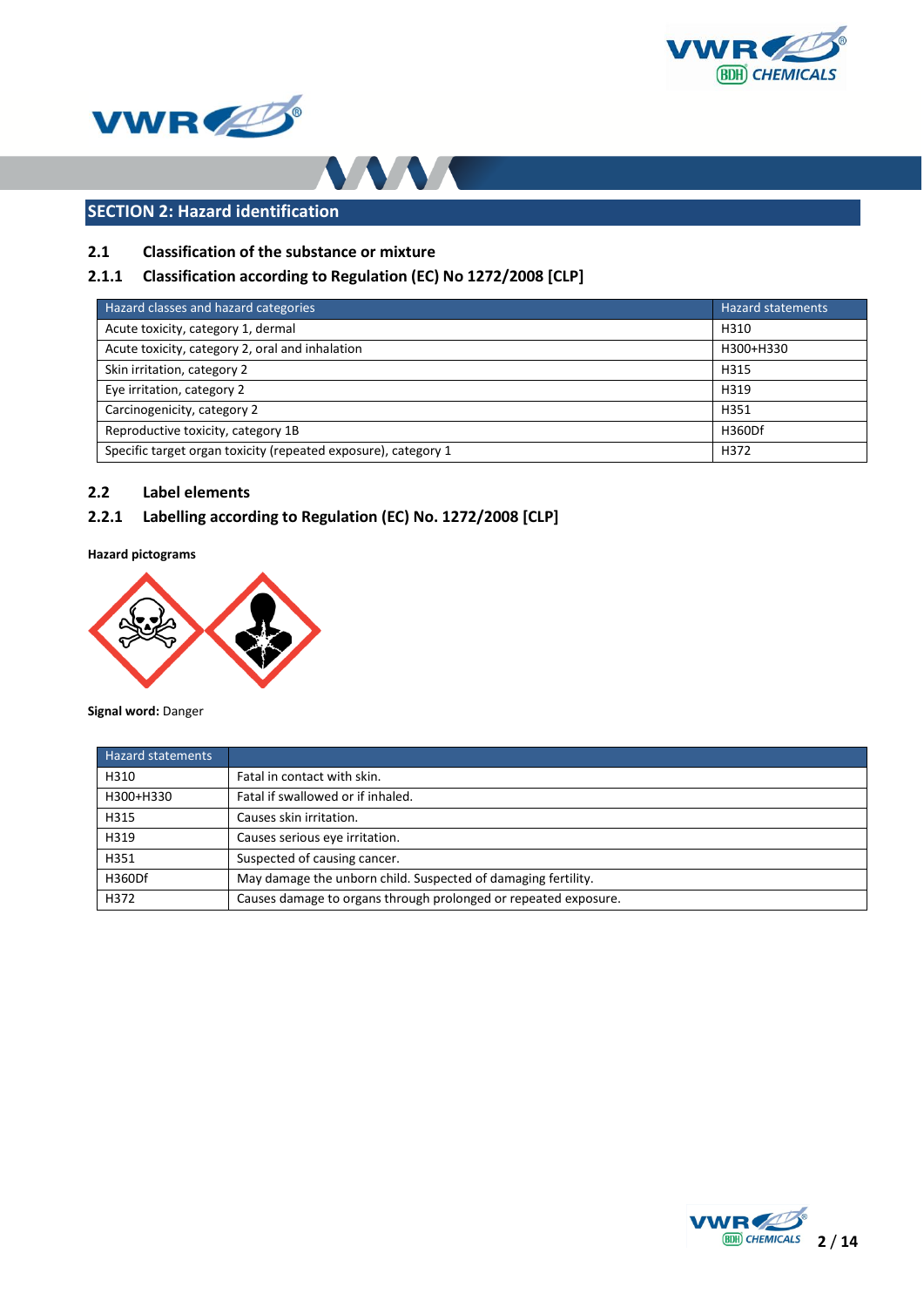





| Precautionary  |                                                                                                                |
|----------------|----------------------------------------------------------------------------------------------------------------|
| statements     |                                                                                                                |
| P201           | Obtain special instructions before use.                                                                        |
| P280           | Wear protective gloves/protective clothing/eye protection/face protection.                                     |
| P284           | [In case of inadequate ventilation] wear respiratory protection.                                               |
| P301+P330+P331 | IF SWALLOWED: rinse mouth. Do NOT induce vomiting.                                                             |
| P302+P352      | IF ON SKIN: Wash with plenty of water/                                                                         |
| P304+P340      | IF INHALED: Remove person to fresh air and keep comfortable for breathing.                                     |
| P305+P351+P338 | IF IN EYES: Rinse cautiously with water for several minutes. Remove contact lenses, if present and easy to do. |
|                | Continue rinsing.                                                                                              |
| P308+P310      | IF exposed or concerned: Immediately call a POISON CENTER/doctor.                                              |
| P403+P233      | Store in a well-ventilated place. Keep container tightly closed.                                               |

For use in industrial installations only.

### **2.3 Other hazards**

The substances in the mixture do not meet the PBT/vPvB criteria according to REACH, annex XIII.

# **SECTION 3: Composition / information on ingredients**

### **3.1 Substances**

not applicable

### **3.2 Mixtures**

### **Hazardous ingredients Classification according to Regulation (EC) No 1272/2008 [CLP]**

| <b>Substance name</b>    | <b>Concentration</b> | <b>Identifier</b>      | <b>Hazard classes and hazard categories</b> |
|--------------------------|----------------------|------------------------|---------------------------------------------|
| Chloroform               | $50 - 60%$           | CAS No.: 67-66-3       | Acute Tox. 3 - H331                         |
|                          |                      | EC No.: 200-663-8      | Acute Tox. 4 - H302                         |
|                          |                      | <b>REACH No.:</b>      | Skin Irrit. 2 - H315                        |
|                          |                      | 01-2119486657-20-      | Eye Irrit. 2 - H319                         |
|                          |                      | <b>XXXX</b>            | Carc. 2 - H351                              |
|                          |                      |                        | Repr. 2 - H361d                             |
|                          |                      |                        | <b>STOT RE 1 - H372</b>                     |
| 2-Chloroethanol          | $25 - 35%$           | CAS No.: 107-07-3      | Acute Tox. 1 - H310                         |
|                          |                      | EC No.: 203-459-7      | Acute Tox. 2 - H300                         |
|                          |                      | <b>REACH No.:</b>      | Acute Tox. 2 - H330                         |
|                          |                      | Not yet communicated   |                                             |
|                          |                      | down the supply chain. |                                             |
| 1H-Imidazole hydroiodide | $5 - 10%$            | CAS No.: 68007-08-9    | <b>Acute Tox. 4 - H302</b>                  |
|                          |                      | EC No.: 000-000-0      | Skin Irrit. 2 - H315                        |
|                          |                      | <b>REACH No.:</b>      | Eye Irrit. 2 - H319                         |
|                          |                      | Not yet communicated   |                                             |
|                          |                      | down the supply chain. |                                             |
| 2-Methylimidazole        | $0.1 - 1\%$          | CAS No.: 693-98-1      | <b>Acute Tox. 4 - H302</b>                  |
|                          |                      | EC No.: 211-765-7      | Skin Corr. 1C - H314                        |
|                          |                      | <b>REACH No.:</b>      | Eye Dam. 1 - H318                           |
|                          |                      | Not yet communicated   | Carc. 2 - H351                              |
|                          |                      | down the supply chain. | Repr. 1B - H360Df                           |

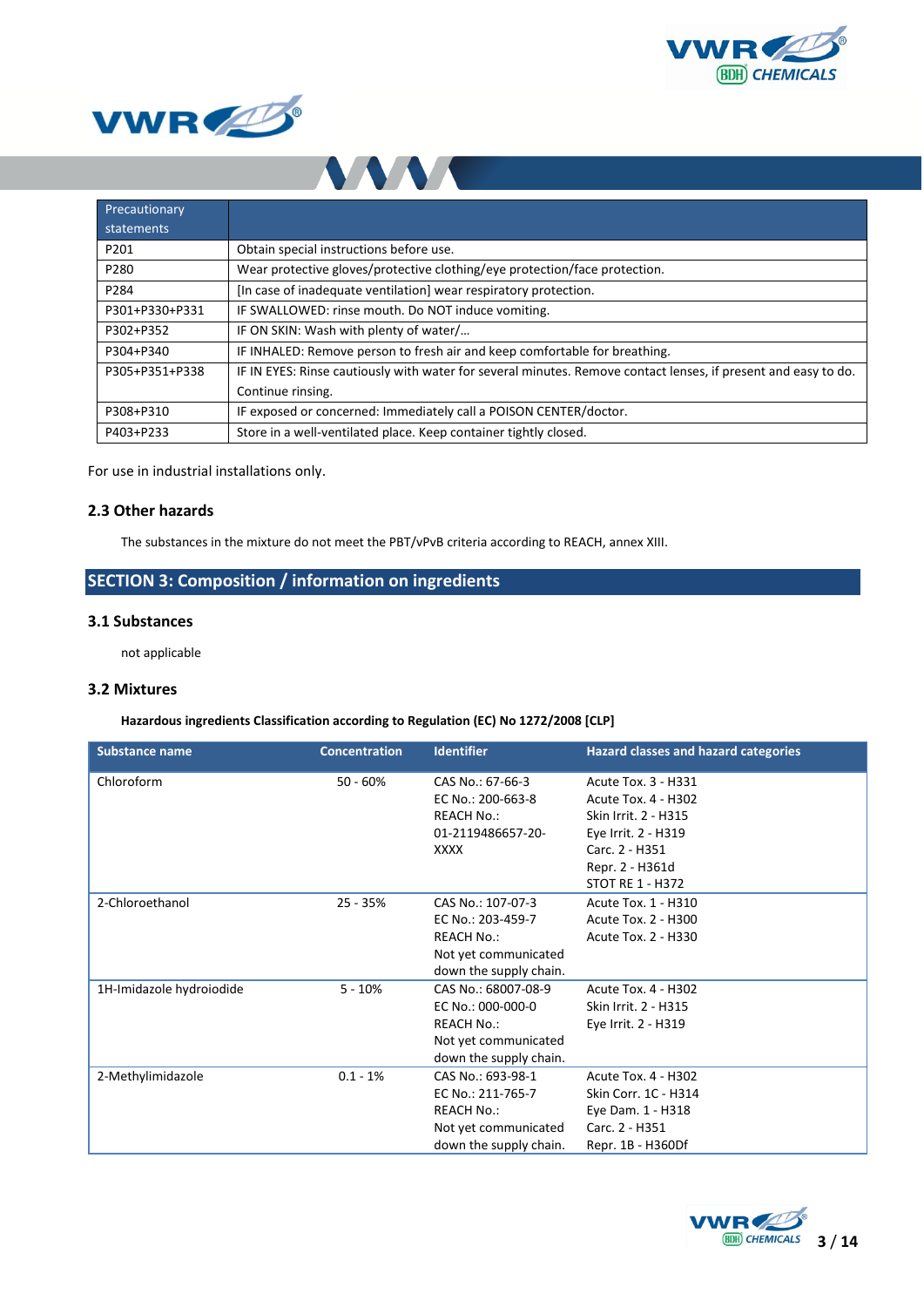





### **SECTION 4: First aid measures**

### **4.1 General information**

IF exposed: Immediately call a POISON CENTRE/doctor. If unconscious but breathing normally, place in recovery position and seek medical advice. Never give anything by mouth to an unconscious person or a person with cramps. Change contaminated, saturated clothing. Do not leave affected person unattended.

### **After inhalation**

Immediately call a POISON CENTRE/doctor. Remove casualty to fresh air and keep warm and at rest. If breathing is irregular or stopped, administer artificial respiration.

#### **In case of skin contact**

After contact with skin, wash immediately with plenty of water and soap. Remove contaminated, saturated clothing immediately. In case of skin reactions, consult a physician.

#### **After eye contact**

In case of contact with eyes flush immediately with plenty of flowing water for 10 to 15 minutes holding eyelids apart and consult an ophthalmologist. Protect uninjured eye. Remove contact lenses, if present and easy to do. Continue rinsing.

### **In case of ingestion**

Immediately call a POISON CENTRE/doctor. Do NOT induce vomiting. Rinse mouth thoroughly with water. Give nothing to eat or drink.

### **Self-protection of the first aider**

First aider: Pay attention to self-protection!

### **4.2 Most important symptoms and effects, both acute and delayed**

no data available

**4.3 Indication of any immediate medical attention and special treatment needed**

no data available

### **SECTION 5: Firefighting measures**

#### **5.1 Extinguishing media**

**Suitable extinguishing media** The product itself does not burn. Co-ordinate fire-fighting measures to the fire surroundings.

**Extinguishing media which must not be used for safety reasons** no restriction

### **5.2 Special hazards arising from the substance or mixture**

In case of fire may be liberated: Pyrolysis products, toxic

### **5.3 Advice for firefighters**

DO NOT fight fire when fire reaches explosives. Special protective equipment for firefighters Wear a self-contained breathing apparatus and chemical protective clothing.

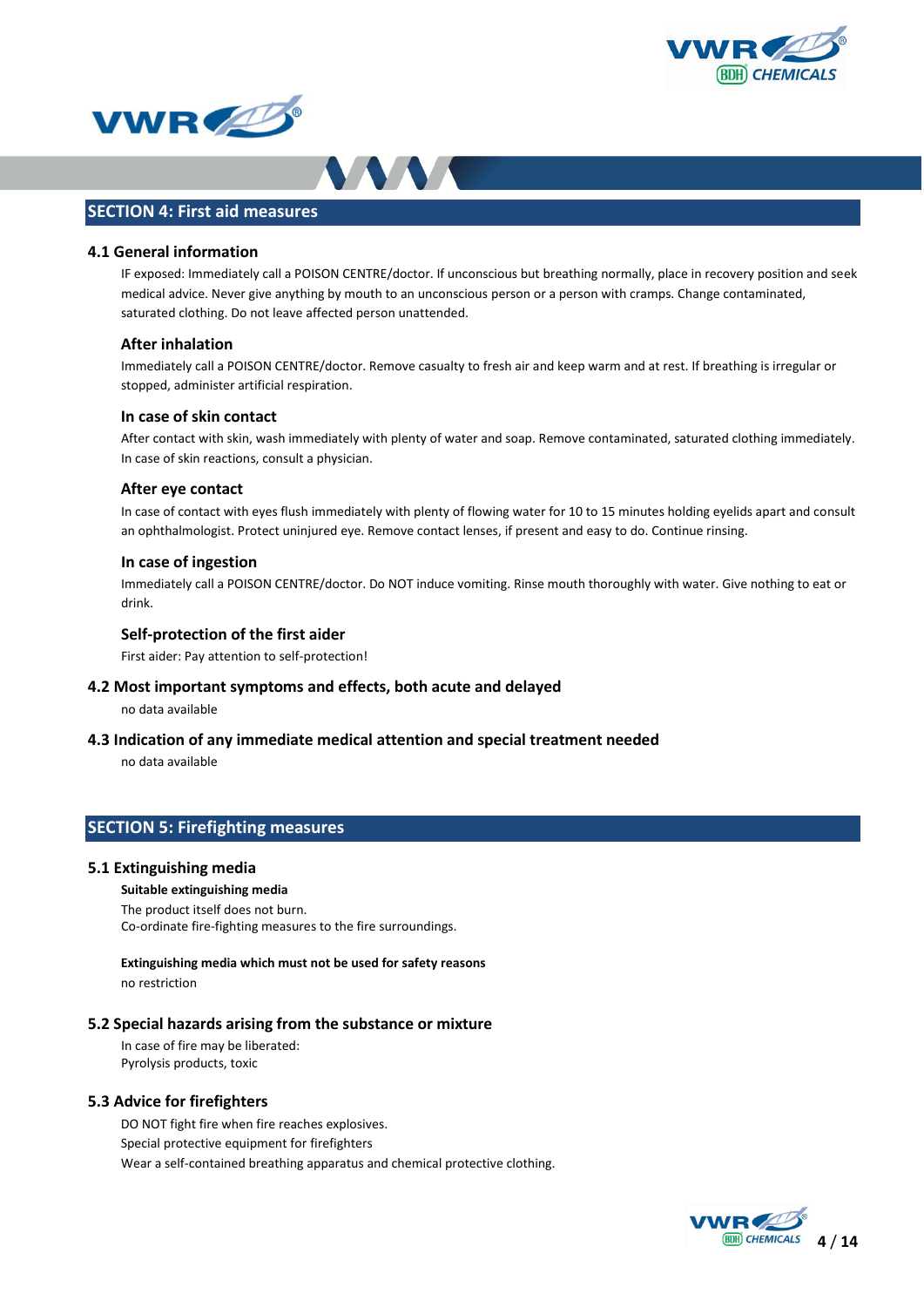





### **Additional information**

Do not allow run-off from fire-fighting to enter drains or water courses. Do not inhale explosion and combustion gases. Use water spray jet to protect personnel and to cool endangered containers. In case of fire: Evacuate area.

### **SECTION 6: Accidental release measures**

### **6.1 Personal precautions, protective equipment and emergency procedures**

In case of major fire and large quantities: Remove persons to safety.

#### **6.2 Environmental precautions**

Discharge into the environment must be avoided.

### **6.3 Methods and material for containment and cleaning up**

Spilled product must never be returned to the original container for recycling. Collect in closed and suitable containers for disposal.

### **6.4 Additional information**

Clear spills immediately.

### **SECTION 7: Handling and storage**

#### **7.1 Precautions for safe handling**

All work processes must always be designed so that the following is as low as possible:

- Inhalation
- skin contact

Eye contact

Use extractor hood (laboratory).

If handled uncovered, arrangements with local exhaust ventilation have to be used.

If local exhaust ventilation is not possible or not sufficient, the entire working area must be ventilated by technical means.

#### **7.2 Conditions for safe storage, including any incompatibilities**

Recommended storage temperature: no data available

Storage class: no data available

Keep container tightly closed and in a well-ventilated place. Keep/Store only in original container.

### **7.3 Specific end use(s)**

Apart from the uses mentioned in section 1.2 no other specific uses are stipulated.

### **SECTION 8: Exposure controls/personal protection**

### **8.1 Control parameters**

| Ingredient<br>(Designation) | Regulatory<br>information | Country | Limit value type<br>(country of origin) | Limit value                  | Remark |
|-----------------------------|---------------------------|---------|-----------------------------------------|------------------------------|--------|
| Chloroform                  | 2000/39/EC                | EU      | LTV                                     | 10 mg/m <sup>3</sup> - 2 ppm |        |
| Chloroform                  | Gestis                    | EU      | LTV                                     | 10 mg/m <sup>3</sup> - 2 ppm |        |

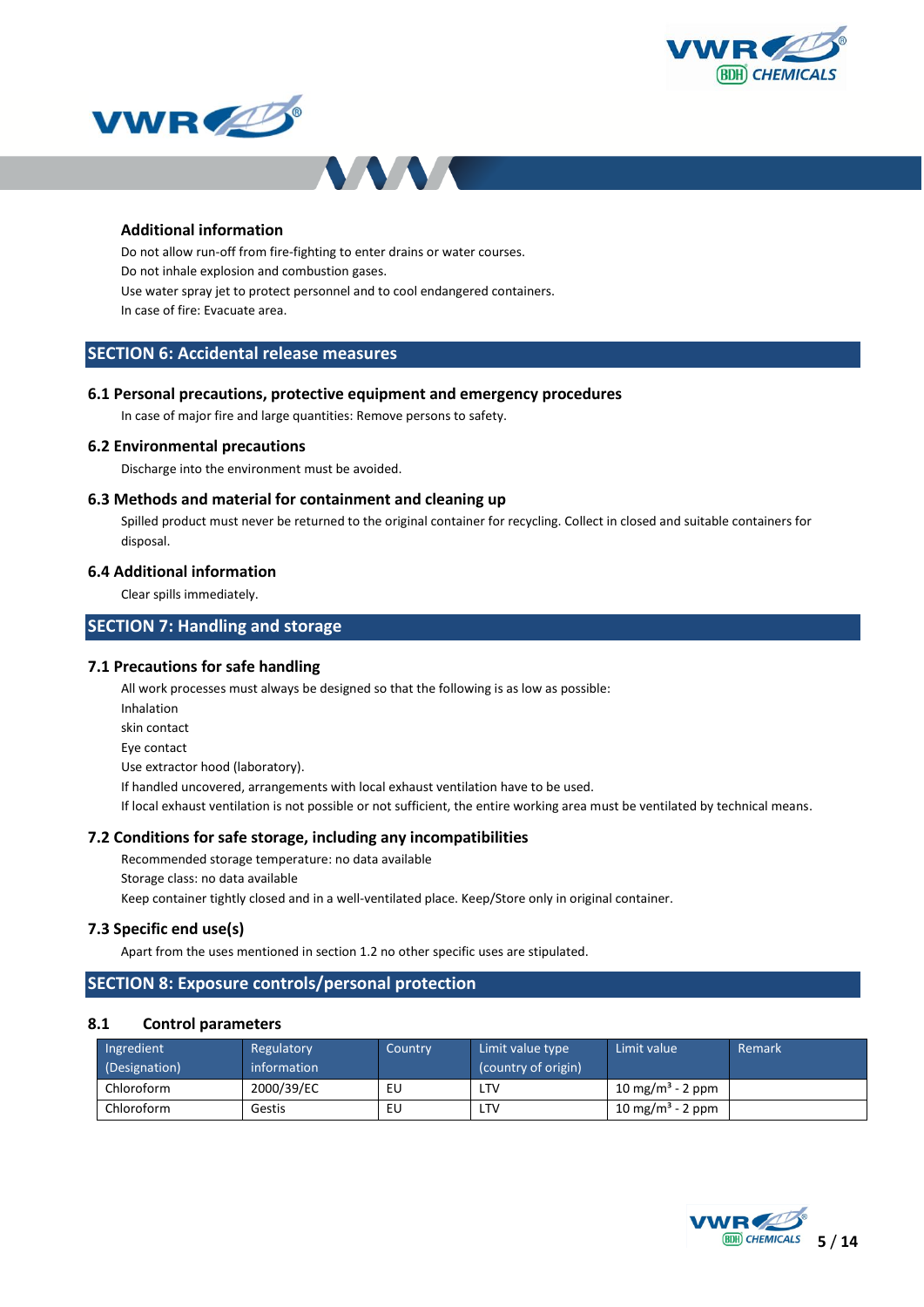





### **8.2 Exposure controls**

### **8.2.1 Appropriate engineering controls**

Technical measures and the application of suitable work processes have priority over personal protection equipment. If handled uncovered, arrangements with local exhaust ventilation have to be used.

#### **8.2.2 Personal protection equipment**

Wear suitable protective clothing. When handling with chemical substances, protective clothing with CE-labels including the four control digits must be worn.

#### *Eye/face protection*

Eye glasses with side protection DIN-/EN-Norms: DIN EN 166 Recommendation: VWR 111-0432

#### *Skin protection*

When handling with chemical substances, protective gloves must be worn with the CE-label including the four control digits. Recommended glove articles DIN-/EN-Norms EN ISO 374 In the case of wanting to use the gloves again, clean them before taking off and air them well.

| By short-term hand contact       |                   |
|----------------------------------|-------------------|
| Suitable material:               | PE (polyethylene) |
| Thickness of the glove material: | -                 |
| Breakthrough time::              | $>10$ min         |
| Recommended glove articles:      | VWR 112-1009      |
|                                  |                   |

| By long-term hand contact        |                                                     |
|----------------------------------|-----------------------------------------------------|
| Suitable material:               | Butyl caoutchouc (butyl rubber)/FKM (fluoro rubber) |
| Thickness of the glove material: | $0.70$ mm                                           |
| Breakthrough time::              | > 480 min                                           |
| Recommended glove articles:      | VWR 112-3819                                        |

#### *Respiratory protection*

Respiratory protection necessary at: aerosol or mist formation

| Suitable respiratory protection apparatus: | Full-/half-/quarter-face masks (DIN EN 136/140) |
|--------------------------------------------|-------------------------------------------------|
| Recommendation:                            | VWR 111-0206                                    |
| Suitable material:                         | ABEK2P3                                         |
| Recommendation:                            | VWR 111-0059                                    |
|                                            |                                                 |

#### *Additional information*

Wash hands before breaks and after work. Avoid contact with eyes and skin. When using do not eat, drink or smoke. Provide eye shower and label its location conspicuously.

**8.2.3** *Environmental exposure controls* no data available

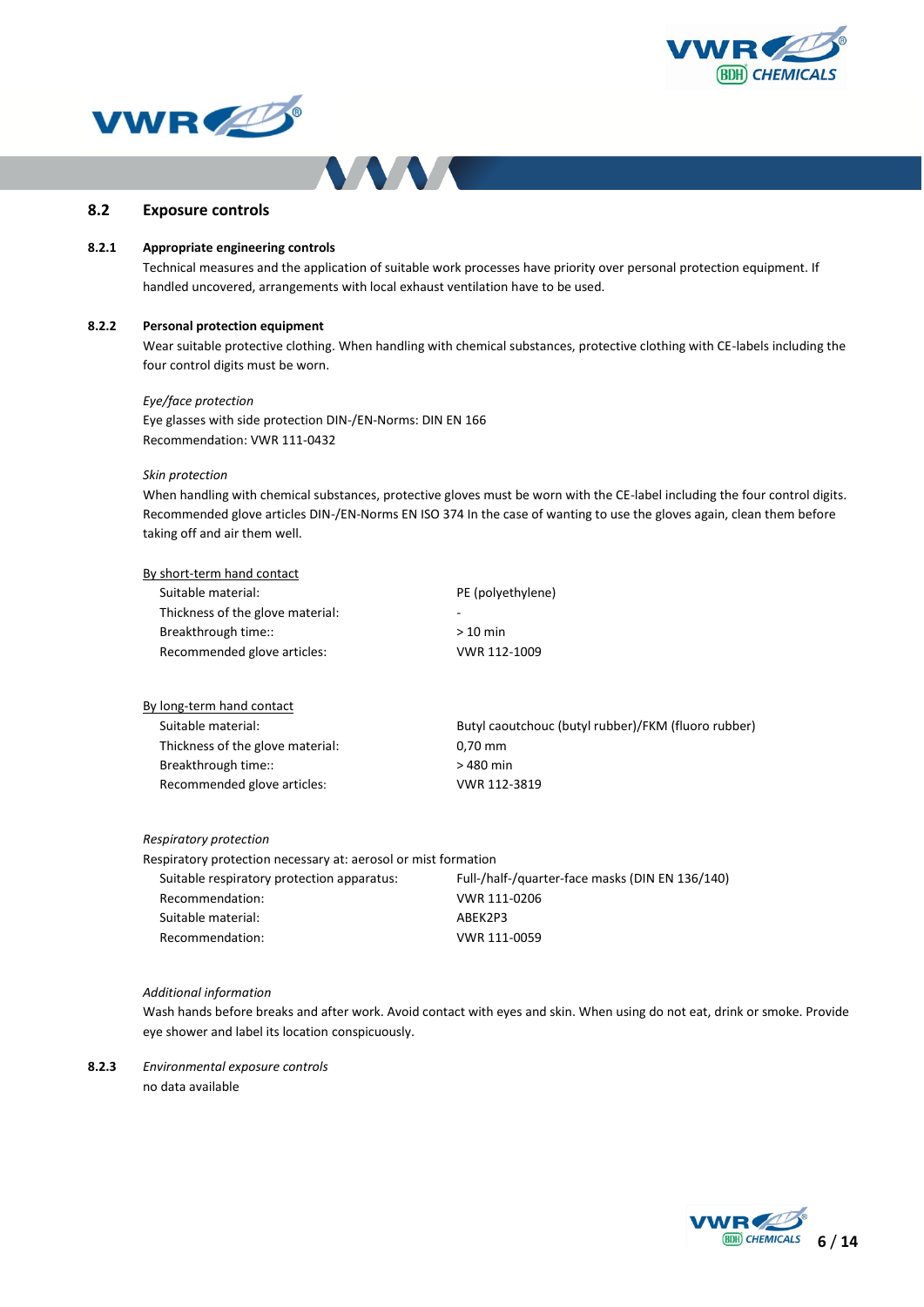





# **SECTION 9: Physical and chemical properties**

### **9.1 Information on basic physical and chemical properties**

| (a) Appearance       |                   |
|----------------------|-------------------|
| Physical state:      | liquid            |
| Colour:              | light yellow      |
| (b) Odour:           | no data available |
| (c) Odour threshold: | no data available |

### **Safety relevant basic data**

| $(d)$ pH:                                    | no data available              |
|----------------------------------------------|--------------------------------|
| (e) Melting point/freezing point:            | no data available              |
| (f) Initial boiling point and boiling range: | 62 °C (1013 hPa)               |
| (g) Flash point:                             | >100 °C (closed cup)           |
| (h) Evaporation rate:                        | no data available              |
| (i) Flammability (solid, gas):               | not applicable                 |
| (j) Flammability or explosive limits         |                                |
| Lower explosion limit:                       | no data available              |
| Upper explosion limit:                       | no data available              |
| (k) Vapour pressure:                         | 210 hPa (20 °C)                |
| (I) Vapour density:                          | no data available              |
| (m) Relative density:                        | 1.35 g/cm <sup>3</sup> (20 °C) |
| (n) Solubility(ies)                          |                                |
| Water solubility:                            | no data available              |
| Soluble (g/L) in Ethanol:                    | no data available              |
| (o) Partition coefficient: n-octanol/water:  | no data available              |
| (p) Auto-ignition temperature:               | 425 °C                         |
| (q) Decomposition temperature:               | no data available              |
| (r) Viscosity                                |                                |
| Kinematic viscosity:                         | no data available              |
| Dynamic viscosity:                           | no data available              |
| (s) Explosive properties:                    | not applicable                 |
| (t) Oxidising properties:                    | not applicable                 |
|                                              |                                |

### **9.2 Other information**

| Bulk density:          |  |
|------------------------|--|
| Refraction index:      |  |
| Dissociation constant: |  |
| Surface tension:       |  |
| Henry's Law Constant:  |  |

no data available no data available no data available no data available no data available

# **SECTION 10: Stability and reactivity**

### **10.1 Reactivity**

no data available

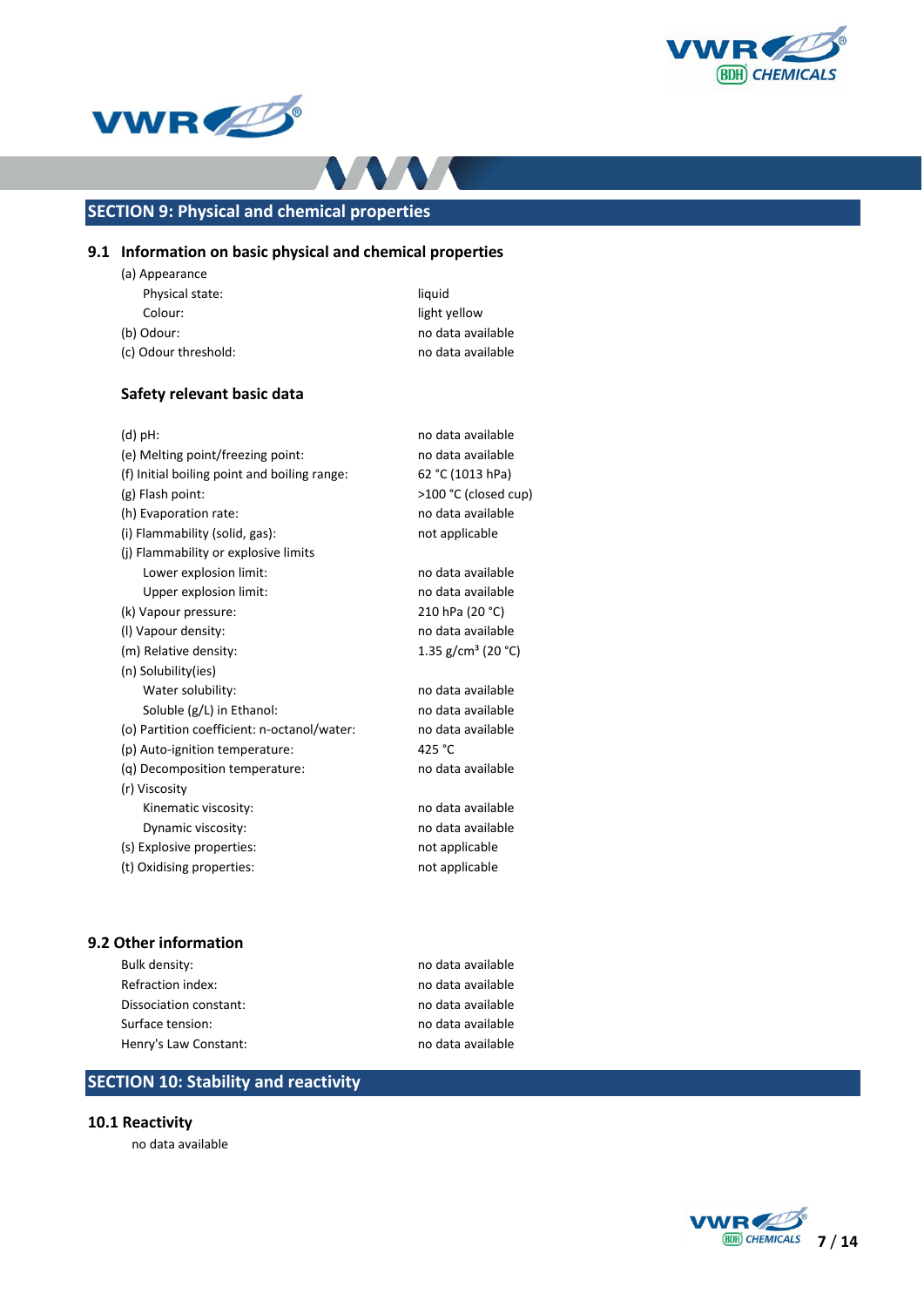





#### **10.2 Chemical stability**

The product is chemically stable under standard ambient conditions (room temperature).

#### **10.3 Possibility of hazardous reactions**

no data available

### **10.4 Conditions to avoid**

no data available

#### **10.5 Incompatible materials**

no data available

### **10.6 Hazardous decomposition products**

no data available

### **10.7 Additional information**

no data available

### **SECTION 11: Toxicological information**

### **11.1 Information on toxicological effects**

#### **Acute effects**

*Acute oral toxicity*: Chloroform - LD50: > 695 mg/kg - Rat - (RTECS)

Chloroform - LDLo: > 2514 mg/kg - Human - (RTECS)

2-Chloroethanol - LD50: > 60 mg/kg - Rat - (OECD 401)

2-Methylimidazole - LD50: > 1500 mg/kg - Rat - (Merck KGaA)

*Acute dermal toxicity*: Chloroform - LD50: > 20 g/kg - Rabbit - (National Library of Medicine ChemID Plus (NLM CIP))

2-Chloroethanol - LD50: > 68 mg/kg - Rat - (IUCLID)

*Acute inhalation toxicity*: Chloroform - LC50: 47702 mg/m3 - Rat - (National Library of Medicine ChemID Plus (NLM CIP))

### **Irritant and corrosive effects** *Primary irritation to the skin:* Causes skin irritation.

*Irritation to eyes:* Causes serious eye irritation.

*Irritation to respiratory tract:* not applicable

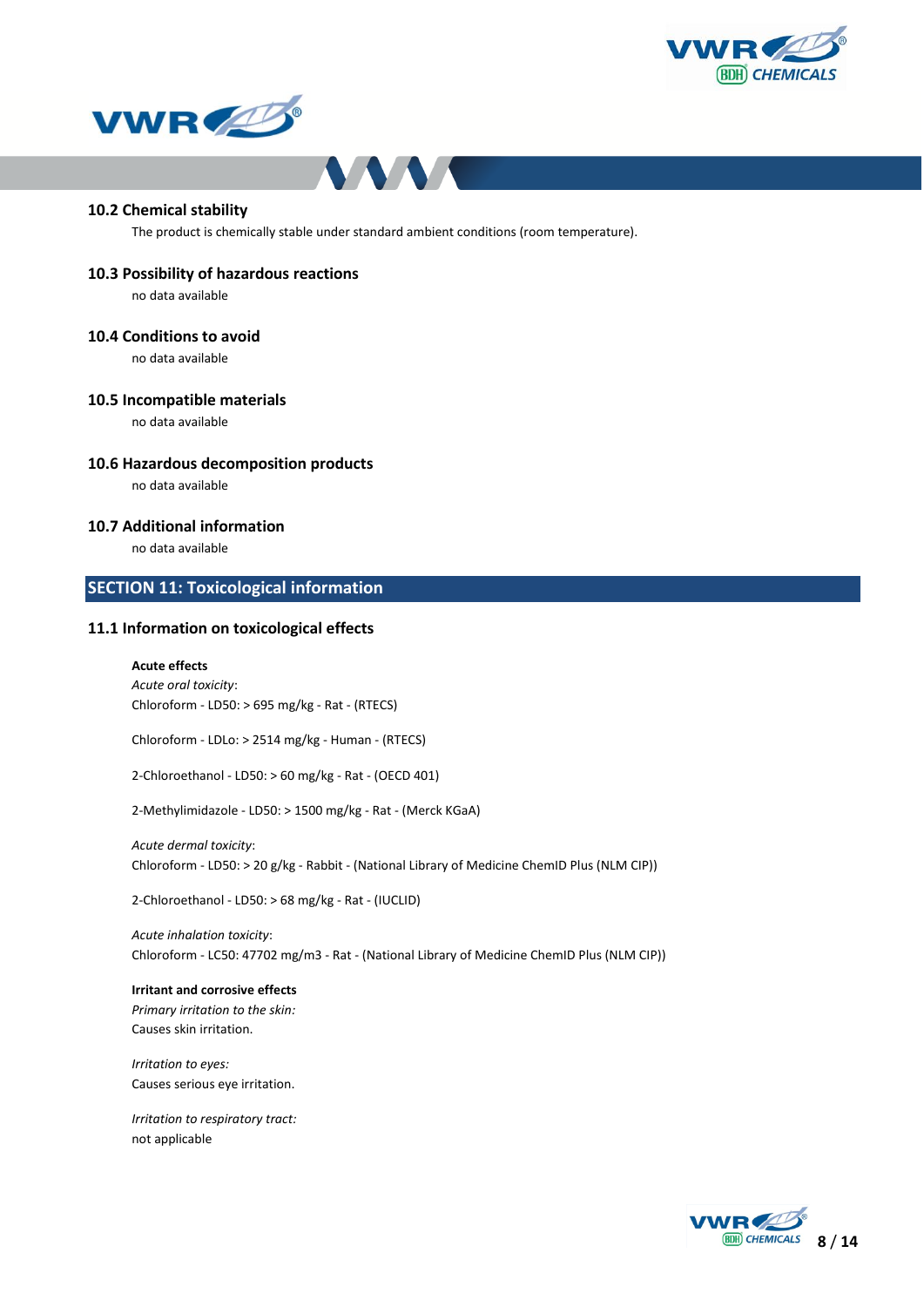





#### **Respiratory or skin sensitisation**

In case of skin contact: not sensitising After inhalation: not sensitising

#### **STOT-single exposure**

not applicable

#### **STOT-repeated exposure**

Causes damage to organs through prolonged or repeated exposure.

### **CMR effects (carcinogenicity, mutagenicity and toxicity for reproduction)**

**Carcinogenicity** Suspected of causing cancer.

#### **Germ cell mutagenicity**

No indications of human germ cell mutagenicity exist.

#### **Reproductive toxicity**

May damage the unborn child. Suspected of damaging fertility.

# **Aspiration hazard**

not applicable

#### **Other adverse effects** no data available

**Additional information** no data available

### **SECTION 12: Ecological information**

### **12.1 Ecotoxicity**

#### **Fish toxicity:**

Chloroform - LC50: 28 mg/l (96 h) - Pearson, C.R., and G. McConnell 1975. Chlorinated C1 and C2 Hydrocarbons in the Marine Environment. Proc.R.Soc.Lond.B Biol.Sci. 189:305-332

#### **Daphnia toxicity**:

Chloroform - LC50: 66.8 mg/l (48 h) - Gersich, F.M., F.A. Blanchard, S.L. Applegath, and C.N. Park 1986. The Precision of Daphnid (Daphnia magna Straus, 1820) Static Acute Toxicity Tests. Arch.Environ.Contam.Toxicol. 15(6):741-749

### **Algae toxicity:**

no data available

**Bacteria toxicity:** no data available

#### **12.2 Persistence and degradability**

no data available

#### **12.3 Bioaccumulative potential**

Partition coefficient: n-octanol/water: no data available

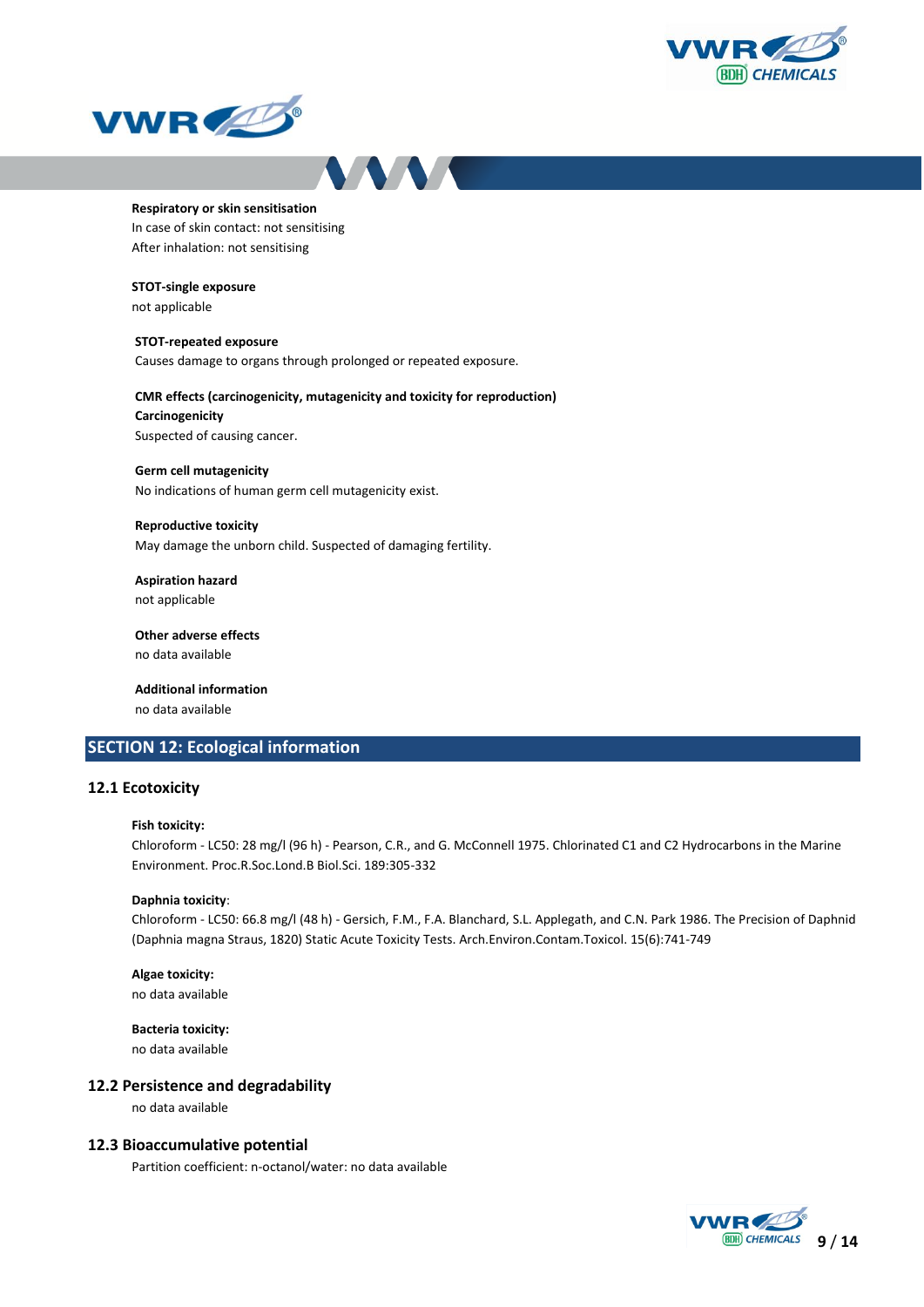





### **12.4 Mobility in soil:**

no data available

### **12.5 Results of PBT/vPvB assessment**

The substances in the mixture do not meet the PBT/vPvB criteria according to REACH, annex XIII.

#### **12.6 Other adverse effects**

no data available

### **SECTION 13: Disposal considerations**

### **13.1 Waste treatment methods**

#### **Appropriate disposal / Product**

Dispose according to local legislation. Consult the appropriate local waste disposal expert about waste disposal.

Waste code product: no data available

### **Appropriate disposal / Package**

Dispose according to local legislation. Handle contaminated packages in the same way as the substance itself.

**Additional information** no data available

### **SECTION 14: Transport information**

### **Land transport (ADR/RID)**

| 14.1 | $UN-No.$ :                                 | 2810                                                                |
|------|--------------------------------------------|---------------------------------------------------------------------|
| 14.2 | Proper Shipping Name:                      | TOXIC LIQUID, ORGANIC, N.O.S. (ETHYLENE                             |
|      |                                            | CHLOROHYDRIN/CHLOROFORM)                                            |
| 14.3 | Class(es):                                 | 6.1                                                                 |
|      | Classification code:                       | Τ1                                                                  |
|      | Hazard label(s):                           | 6.1                                                                 |
| 14.4 | Packing group:                             |                                                                     |
| 14.5 | Environmental hazards:                     | No                                                                  |
| 14.6 | Special precautions for user:              |                                                                     |
|      | Hazard identification number (Kemler No.): | 66                                                                  |
|      | tunnel restriction code:                   | C/E                                                                 |
|      |                                            | (Passage forbidden through tunnels of category C and D when carried |
|      |                                            | in tanks. Passage forbidden through tunnels of category E.)         |

### **Sea transport (IMDG)**

| 14.1<br>14.3 | UN-No.:<br>14.2 Proper Shipping Name:<br>Class(es): | 2810<br>TOXIC LIQUID, ORGANIC, N.O.S. (ETHYLENE CHLOROHYDRIN/CHLOROFORM)<br>-6.1 |
|--------------|-----------------------------------------------------|----------------------------------------------------------------------------------|
|              | Classification code:                                |                                                                                  |
|              | Hazard label(s):                                    | 6.1                                                                              |

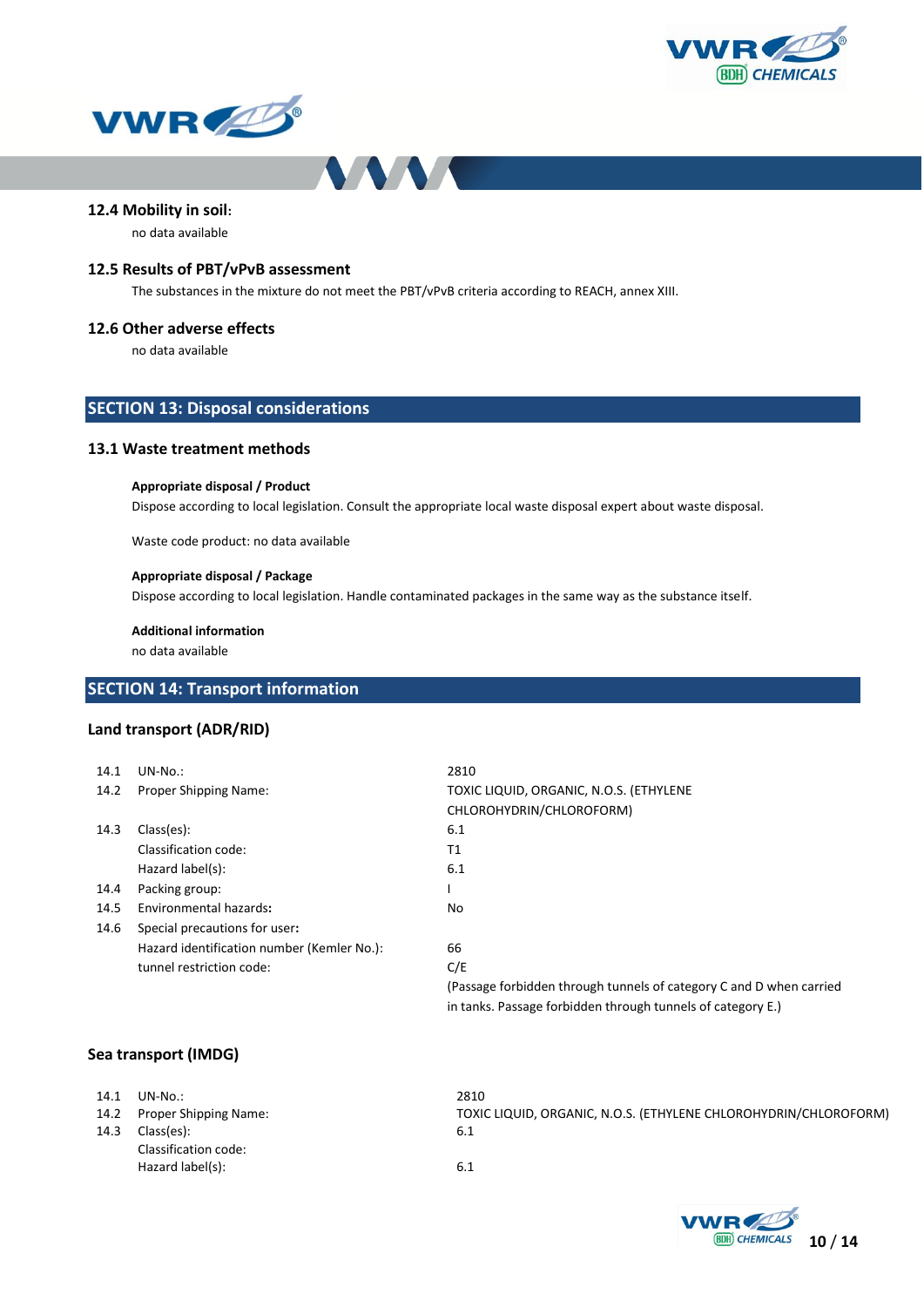



| 14.4 | Packing group:                |                                                                          |  |
|------|-------------------------------|--------------------------------------------------------------------------|--|
| 14.5 | Environmental hazards:        | No                                                                       |  |
|      | Marine pollutant:             | No                                                                       |  |
| 14.6 | Special precautions for user: |                                                                          |  |
|      | Segregation group:            | -                                                                        |  |
|      | EmS-No.                       | $F-A$ S-A                                                                |  |
| 14.7 | not relevant                  | Transport in bulk according to Annex II of MARPOL 73/78 and the IBC Code |  |

# **Air transport (ICAO-TI / IATA-DGR)**

| 14.1 | $UN-No.$                      | 2810                                    |
|------|-------------------------------|-----------------------------------------|
| 14.2 | <b>Proper Shipping Name:</b>  | TOXIC LIQUID, ORGANIC, N.O.S. (ETHYLENE |
|      |                               | CHLOROHYDRIN/CHLOROFORM)                |
| 14.3 | Class(es):                    | 6.1                                     |
|      | Classification code:          |                                         |
|      | Hazard label(s):              | 6.1                                     |
| 14.4 | Packing group:                |                                         |
| 14.5 | Special precautions for user: |                                         |

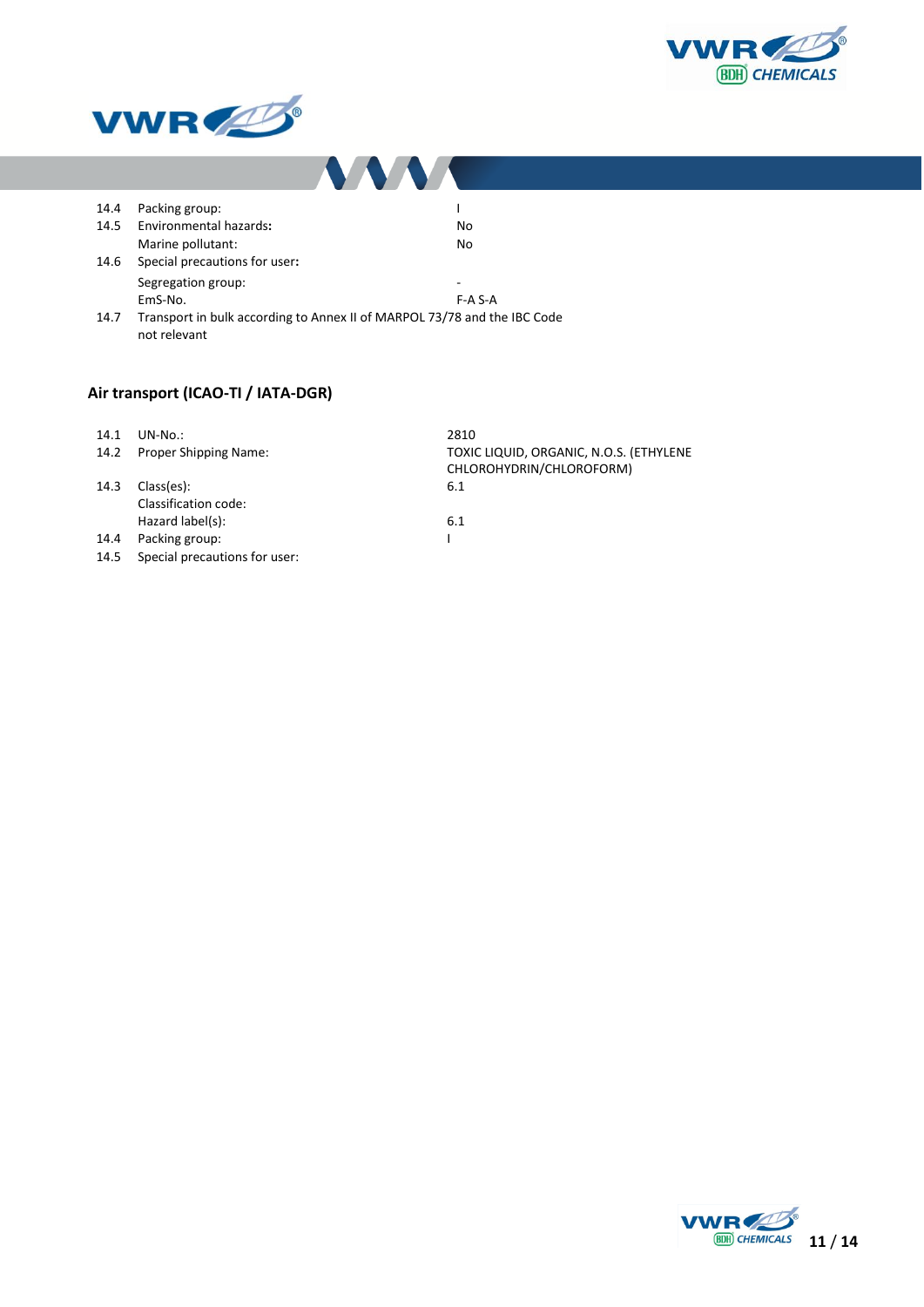





### **SECTION 15: Regulatory information**

### **15.1 Safety, health and environmental regulations/legislation specific for the substance or mixture**

#### **EU legislation**

- Regulation (EC) No 1907/2006 of the European Parliament and of the Council of 18 December 2006 concerning the Registration, Evaluation, Authorisation and Restriction of Chemicals (REACH), establishing a European Chemicals Agency, amending Directive 1999/45/EC and repealing Council Regulation (EEC) No 793/93 and Commission Regulation (EC) No 1488/94 as well as Council Directive 76/769/EEC and Commission Directives 91/155/EEC, 93/67/EEC, 93/105/EC and 2000/21/EC (Text with EEA relevance) - Regulation (EC) No 1272/2008 of the European Parliament and of the Council of 16 December 2008 on classification, labelling and packaging of substances and mixtures, amending and repealing Directives 67/548/EEC and 1999/45/EC, and amending Regulation (EC) No 1907/2006 (Text with EEA relevance)

- Commission Regulation (EU) No 453/2010 of 20 May 2010 amending Regulation (EC) No 1907/2006 of the European Parliament and of the Council on the Registration, Evaluation, Authorisation and Restriction of Chemicals (REACH) (Text with EEA relevance) - Commission Regulation (EU) 2015/830 of 28 May 2015 amending Regulation (EC) No 1907/2006 of the European Parliament and of the Council on the Registration, Evaluation, Authorisation and Restriction of Chemicals (REACH)

This mixture contains the following substances of very high concern (SVHC) which are included in the Candidate List according to Article 59 of REACH:

- 2-Methylimidazole (D(2020)4578-DC)

Use restriction according to REACH annex XVII: - Number: 32 (Chloroform)

#### **National regulations**

no data available

Water hazard class: no data available

### **15.2 Chemical Safety Assessment**

Chemical safety assessments for substances in this mixture were not carried out.

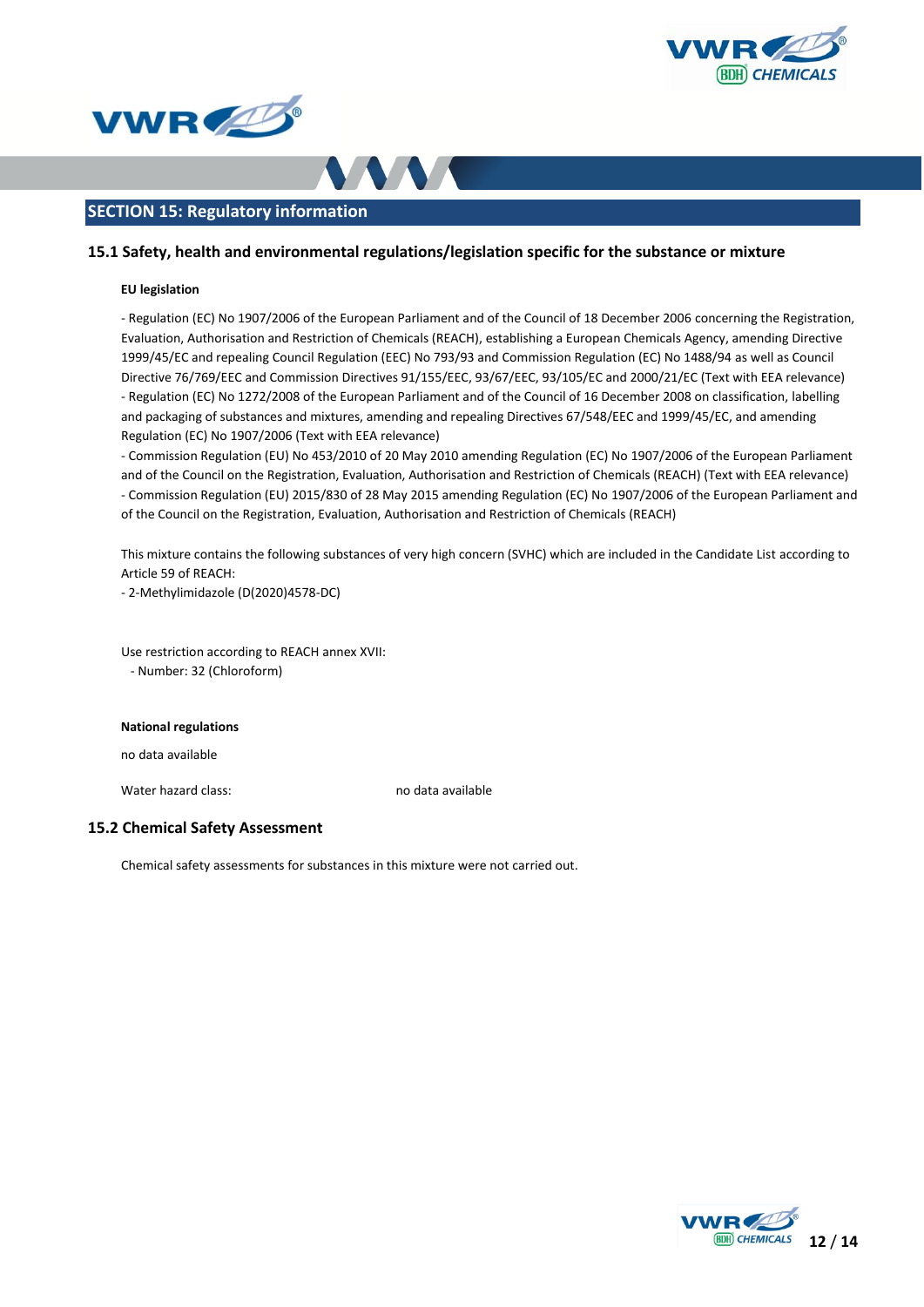





### **SECTION 16: Other information**

### **Abbreviations and acronyms**

H300 - Fatal if swallowed.

- H302 Harmful if swallowed.
- H310 Fatal in contact with skin.
- H314 Causes severe skin burns and eye damage.
- H315 Causes skin irritation.

H318 - Causes serious eye damage.

- H319 Causes serious eye irritation.
- H330 Fatal if inhaled.
- H331 Toxic if inhaled.

H351 - Suspected of causing cancer.

- H360Df May damage the unborn child. Suspected of damaging fertility.
- H361d Suspected of damaging the unborn child.
- H372 Causes damage to organs through prolonged or repeated exposure.

ACGIH - American Conference of Governmental Industrial Hygiensts

- ADR European Agreement concerning the International Carriage of Dangerous Goods by Road
- AGS Committee on Hazardous Substances (Ausschuss für Gefahrstoffe)
- CLP Regulation on Classification, Labelling and Packaging of Substances and Mixtures
- DFG German Research Foundation (Deutsche Forschungsgemeinschaft)
- Gestis Information system on hazardous substances of the German Social Accident Insurance (Gefahrstoffinformationssystem der
- Deutschen Gesetzlichen Unfallversicherung)
- IATA-DGR International Air Transport Association-Dangerous Goods Regulations
- ICAO-TI International Civil Aviation Organization-Technical Instructions
- IMDG International Maritime Code for Dangerous Goods
- LTV Long Term Value
- NIOSH National Institute for Occupational Safety and Health
- OSHA Occupational Safety & Health Administration
- PBT Persistent, Bioaccumulative and Toxic
- RID Regulation concerning the International Carriage of Dangerous Goods by Rail
- STV Short Term Value
- SVHC Substances of Very High Concern
- vPvB very Persistent, very Bioaccumulative

Training advice: Provide adequate information, instruction and training for operators.